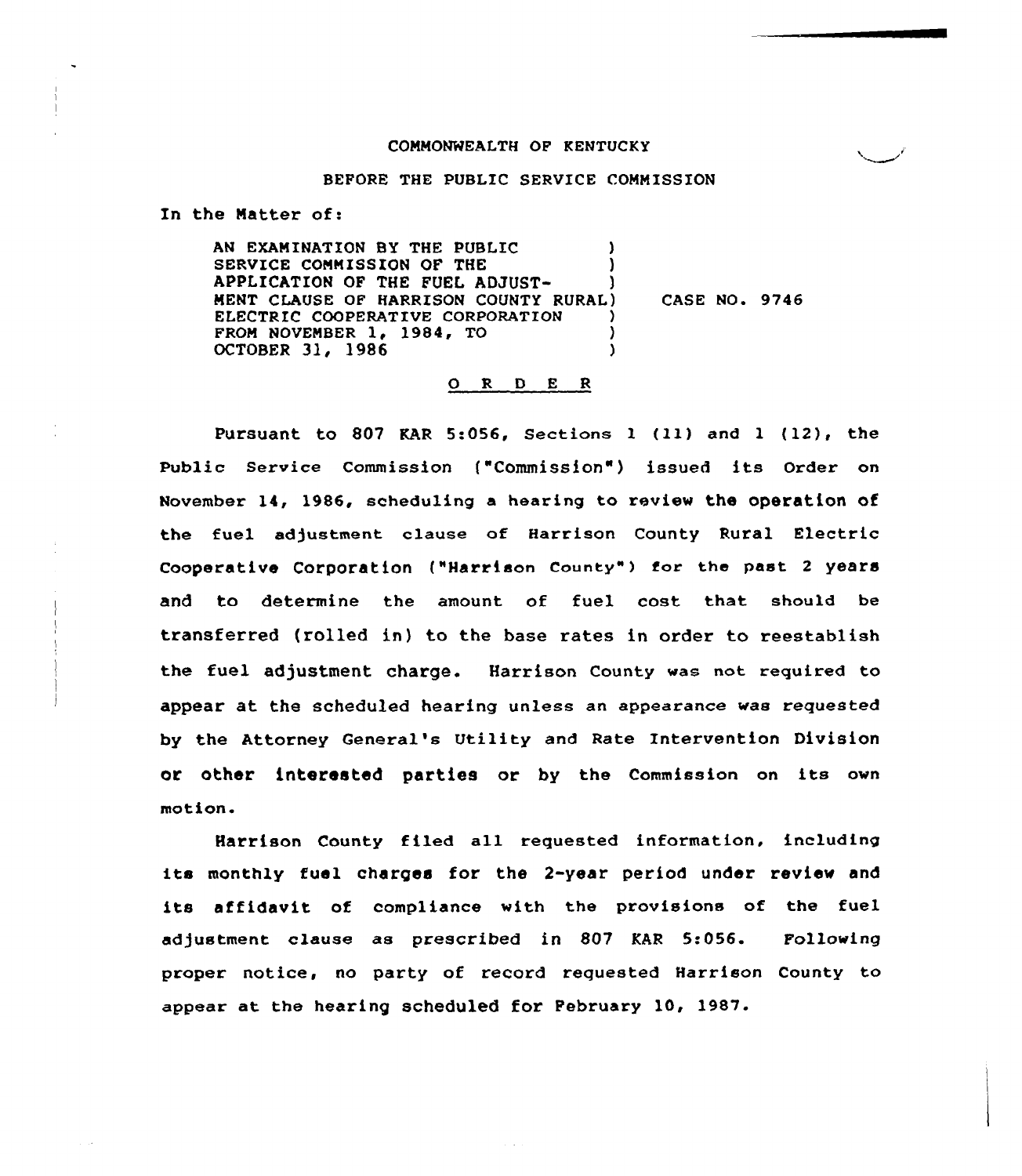The Commission approved a transfer (roll-in) of (1.46) mills per KWH to the base rates of Harrison County's wholesale supplier, East Kentucky Power Cooperative, Inc., ("East Kentucky" ) in Case No. 9731. Approval of East Kentucky's proposal requires that Harrison County also be authorized to roll-in those same fuel costs to its base rates.

The Commission, having considered the evidence of record and being advised, finds that:

1. Harrison County has complied in all material respects with the provisions of 807 KAR 5:056.

2. Harrison County's wholesale supplier has been authorized to transfer (roll-in) to its base rates fuel costs of (1.46) mills per KWH in Case No. 9731.

3. Harrison County should be authorized to decrease the rates charged its customers by 1.58 mills per KWH in order to transfer fuel costs rolled-in by East Kentucky from the fuel adjustment clause to the base rates pursuant to the Commission's Order in Case No. 9731 and applicable line lose, and this can best be accomplished by a uniform reduction in all energy rates.

4. The revised rates and charges in Appendix <sup>A</sup> are designed to reflect the transfer of fuel costs from the fuel adjustment clause rate to the base rates.

IT IS THEREFORE ORDERED that:

(1) The charges and credits applied by Harrison County through the fuel adjustment clause for the period November 1, 1984, through october 31, 1986, be and they hereby are approved.

 $-2-$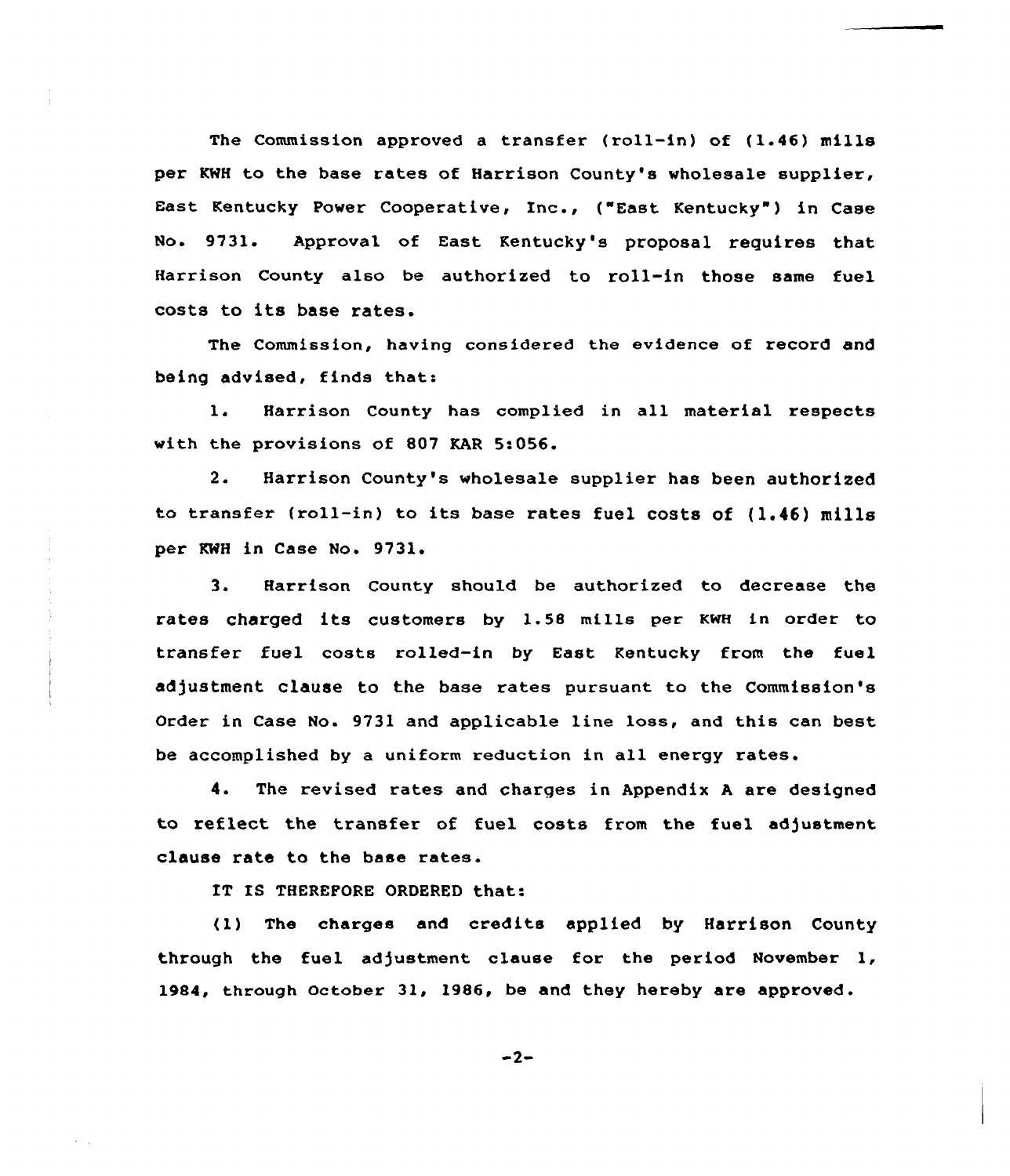{2) Harrison County be and it hereby is authorised to transfer to its base rates fuel costs transferred (rolled-in) by its wholesale supplier pursuant to Case No. 9731.

{3) The rates in Appendix <sup>A</sup> be and they hereby are approved for service rendered by fIarrison County on and after Nay 1, 1987, which is also the effective date for East Kentucky's rates.

(4) Within 30 days from the date of this Order Harrison County shall file with the Commission its revised tariff sheets setting out the rates approved herein.

Done at Frankfort, Kentucky, this 28th day of April, 1987.

PUBLIC SERVICE CONN ISSION

el. Straws 'Cha i rman  $V \cup V$ <br>Vice Chairman

Villes

ATTEST:

Executive Director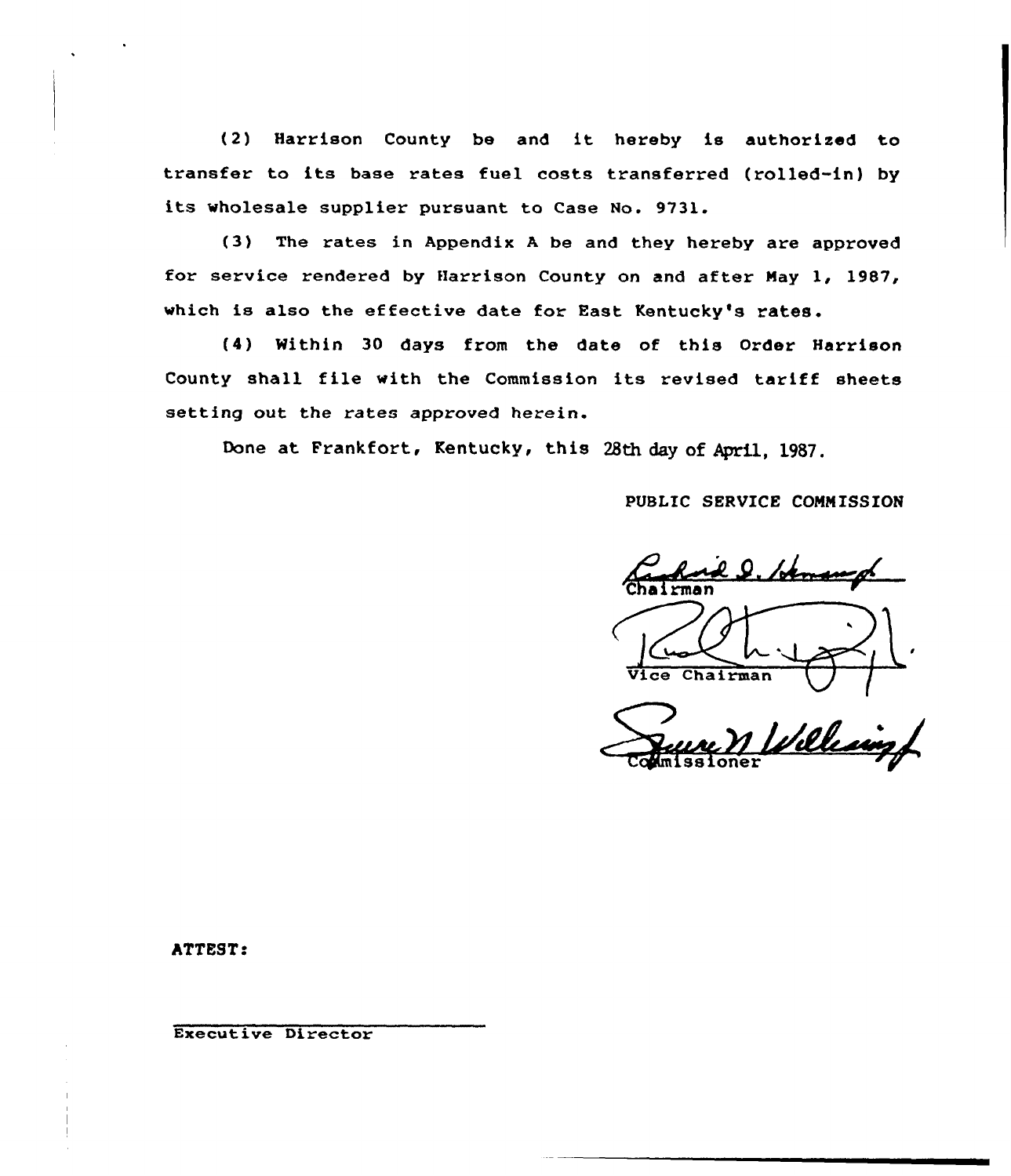### APPENDIX A

## APPENDIX TO AN ORDER OF THE KENTUCKY PUBLIC SERVICE COMMISSION IN CASE NO. 9746 DATED 4/28/87

The following rates and charges are prescribed for the customers in the area served by Harrison County Rural Electric Cooperative Corporation. All other rates and charges not specifically mentioned herein shall remain the same as those in effect under authority of this Commission prior to the date of this Order.

> SCHEDULE A - RATE 1 FARM AND BONE SERVICE\*

#### Rates:

| <b>Consumer Charge</b> | S6.26  |         | Per Month |
|------------------------|--------|---------|-----------|
| All KWH used           | .06543 | Per KWH |           |

SCHEDULE  $A$  – RATE  $1$  – T-O-D FARM AND HONE SERVICE T-0-D\*

#### Rates:

| On-Peak Rate:<br>Customer Charge<br>All KWH/Month | \$6.26<br>.06543 | Per KWH | Per Month |
|---------------------------------------------------|------------------|---------|-----------|
| Off-Peak Rate:                                    |                  |         |           |
| All KWH/Month                                     | .03863           | Per KWH |           |

RATE 2

COMMERCIAL AND SMALL POWER SERVICE  $(0 - 50$  KW DEMAND)\*

#### Rates:

الرواد المتحدث المتعاط

| Consumer Charge    | S11.47 | Per Month |
|--------------------|--------|-----------|
| All KWH Used       | .05265 | Per KWH   |
| All KW Demand Used | 7.82   | Per KW    |

 $\sim 100$  and  $\sim 100$ 

 $\mathcal{A}$  is a set of  $\mathcal{A}$  . In the contract of

**Contractor**